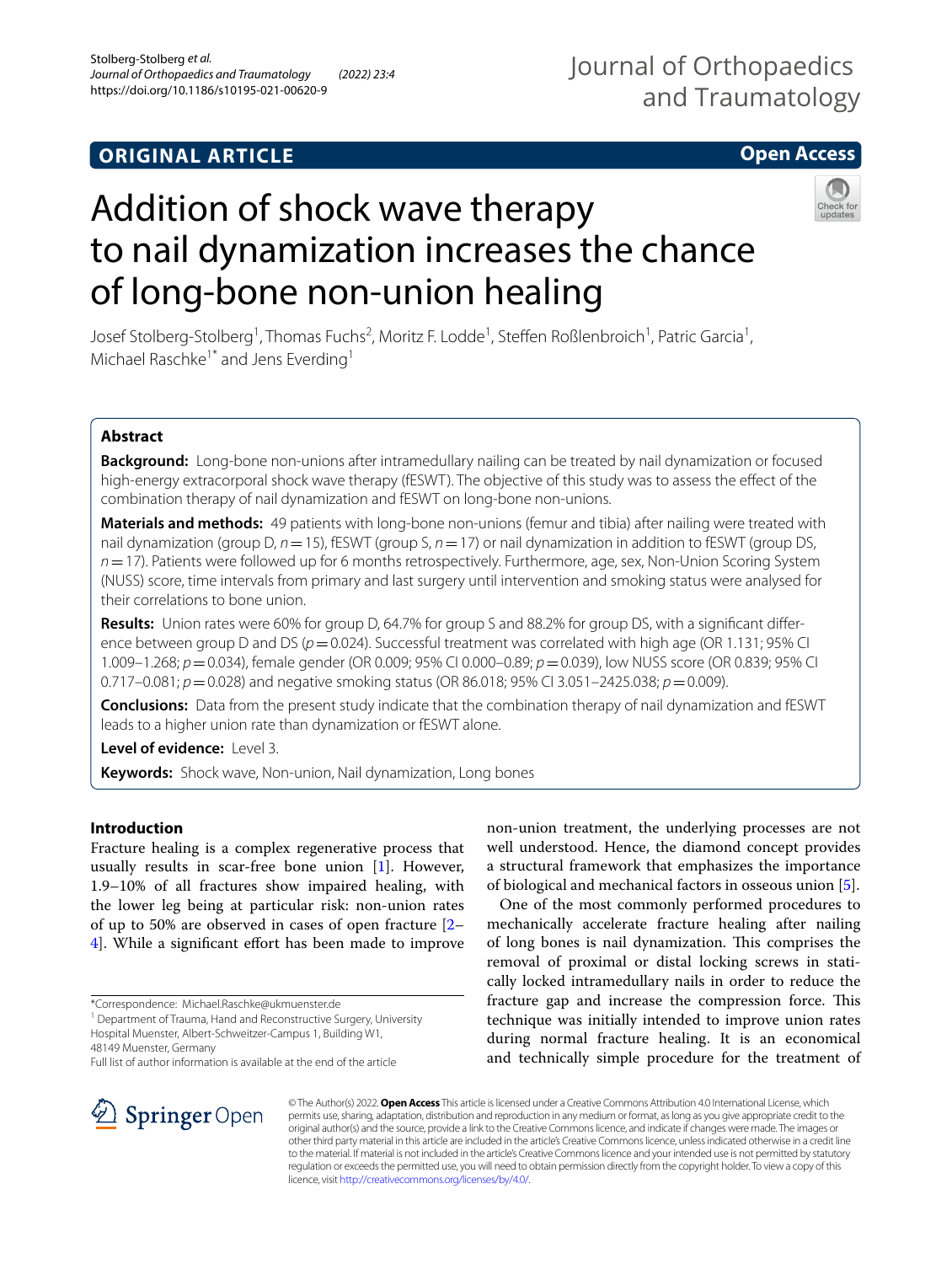long-bone non-unions. However, clinical studies are yet to prove a beneficial effect  $[6]$  $[6]$ ; reported union rates range between 30 and 90%, and clinical studies are difficult to compare  $[7-12]$  $[7-12]$ . Factors affecting treatment success include time since fracture and the callus-to-diaphysis ratio [\[13](#page-9-1), [14\]](#page-9-2). Meta-analyses and systematic reviews are scarce  $[6]$  $[6]$  $[6]$ .

For clinical use, the Moghaddam risk score has been developed as a means to estimate the risk for non-union formation [\[15](#page-9-3)]. Furthermore, the Non-Union Scoring System (NUSS) assigns specialized treatment strategies to non-unions according to their NUSS scores. Factors such as open fracture, clinical infection signs and smoking status have been identifed as favouring non-union formation. The Ladder Strategy recommends the standard treatment for patients with scores of 0–25, a specialized treatment such as fESWT, growth factors or mesenchymal stromal cells for patients with between 26 and 50 points, bone resection and transport as well as microvascular faps for patients with 51–75 points, and arthrodesis, mega-prosthesis or even amputation in patients with scores above 76 points  $[15, 16]$  $[15, 16]$  $[15, 16]$  $[15, 16]$ . The aim of the present study was to investigate the efect of additional shock wave treatment on nail dynamization of long-bone non-unions.

High-energy focused extracorporal shock wave therapy (fESWT) is a non-invasive outpatient procedure to biologically stimulate fracture healing in non-unions [[17\]](#page-9-5). Shock waves are single acoustic impulses with a rapid pressure increase followed by a tensile phase with a low amplitude generated by an electrohydraulic, electromagnetic or piezoelectric mechanism [\[18](#page-9-6)]. Cell and extracellular matrix stimulation induce the expression of angiogenetic and osteogenetic factors that are important for bone healing [\[19](#page-9-7)]. Exclusion of infection and achievement of the correct bone alignment, length, rotation and non-union gap  $(< 5$  mm) are reported to be required for successful fESWT application. Clinical studies show union rates of between 60 and 87% and state that fESWT and revision surgery are equally efective [\[20–](#page-9-8)[22\]](#page-9-9). However, fESWT is not widely used, and revision surgery including non-union resection, bone grafting and re-fxation remains the gold standard for most clinics and most non-unions.

Until the present work, no study had compared fESWT and nail dynamization or analysed the efect of combining fESWT and nail dynamization on long-bone nonunions. fESWT can also be applied in cases of non-union where nail dynamization is used to further stimulate bone healing. This can be done without incurring signifcant fnancial expense, increasing the surgery time or elevating the risk for complications. The aim of this study was to analyse the efect of adding fESWT to nail dynamization in diaphyseal non-union treatment, and to show its feasibility in clinical practice.

#### **Materials and methods**

This study was conducted as a retrospective, monocentric study during 2014–2019. It was authorized by the local ethics committee (the ethics committee of the Medical Association of Westfalen-Lippe, no: 2016-160 f-S. Bone healing was defned as the presence of at least tricortical bridging callus and painless full weight bearing 6 months after trauma.

#### **Inclusion criteria**

The clinical information system was scanned for the search terms "shock wave" and "dynamization". All cases were viewed manually, and only patients with long-bone non-unions (non-union gap  $\leq$  5 mm) after nailing of the femur or tibia who received only shock wave treatment (group S), only nail dynamization (group D) or the combination of both (group DS) were included. Patient history was scanned for signs of infection at the site of treatment and patients with elevated infectious blood parameters were excluded. Radiographic images taken at the time of treatment were examined and patients with implant loosening, axial deviation or signs of procedural implant errors were not included. All patients with additional procedures such as autologous bone grafting or bone morphogenetic protein application were excluded (Fig. [1\)](#page-2-0).

Patient assignment to groups D, S, and DS was performed based on the decision of the treating senior physician. All patients agreed by written consent to the treatment procedure. Additionally, patient age, sex, AO– Mueller classifcation, anatomic region, size of the nonunion gap, time between trauma and treatment, time since last surgery, and NUSS score were assessed at treatment (Table [1](#page-3-0)) [[16\]](#page-9-4).

## **High‑energy focused extracorporal shock wave treatment and dynamization**

All patients were treated under either general or regional anaesthesia. An electrohydraulic shock wave device (Lithospace Ortho®, JenaMedtech) was used for all shock wave therapies. Non-union was visualized by X-ray and the level was marked on the skin. Anatomical structures such as arteries, veins and nerves were spared by the shock waves. The shock wave depth (therapeutic volume at −6 dB: 16.6 mm ×104.2 mm) was adjusted to the soft tissue thickness. In total,  $3 \times 1000$ impulses at 23 kV were applied with an energy fux density of 0.36  $mJ/mm^2$  at 4 Hz from different angles. Ultrasonic gel allowed energy transmission. Nail dynamization was done using a sterile technique and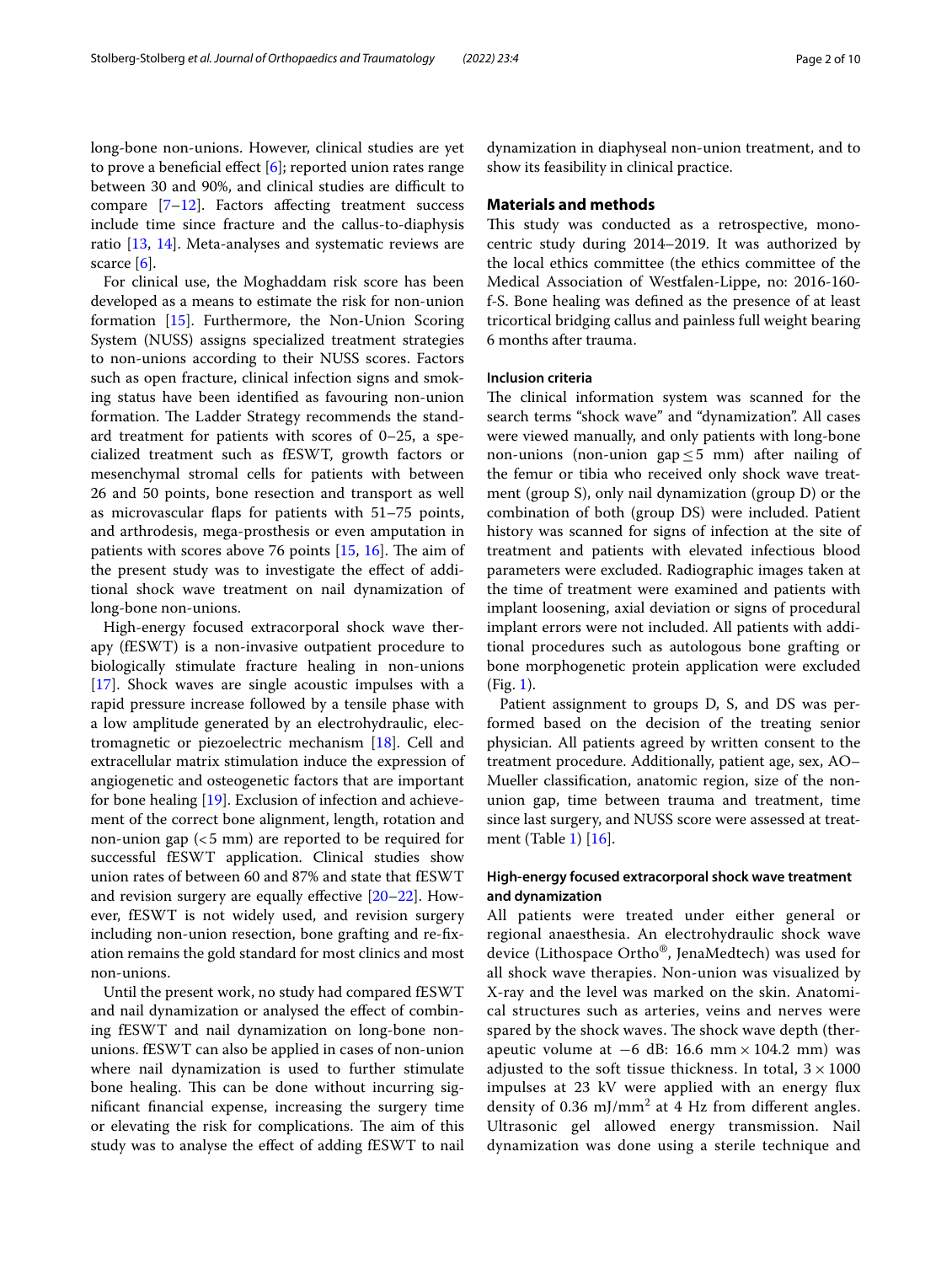<span id="page-2-0"></span>tools provided by the manufacturer. All locking screws were removed with a single skin incision, careful softtissue preparation and without screw breakage. Wound suture and a sterile wound dressing were applied.

Rare complications such as petechiae, neurovascular deficit or excessive pain were not found in any patient shortly after the fESWT intervention. Groups S and DS were allowed partial weight bearing for 6 weeks using crutches and thrombosis prophylaxis, while group D started full weight bearing directly after dynamization. All patients were followed up for 6 months. Non-union healing was assessed 6 months after treatment by CT scan or two plain X-rays and clinical examination by two senior orthopaedic surgeons (Fig. [2](#page-5-0)).

## **Statistics**

Statistical analyses were performed using IBM SPSS® Statistics 26 (IBM Corporation, Somers, NY, USA). Oneway ANOVA, Kruskal–Wallis and Fischer's exact test were performed to account for group diferences. Logistic regression was conducted to analyse risk-adjusted odds ratios.

## **Results**

## **Demographics**

In total, 49 patients were followed up for 6 months during the years 2014–2019. Only long-bone shaft nonunions of the femur (AO 32) or tibia (AO 42) treated with intramedullary nailing were included in this

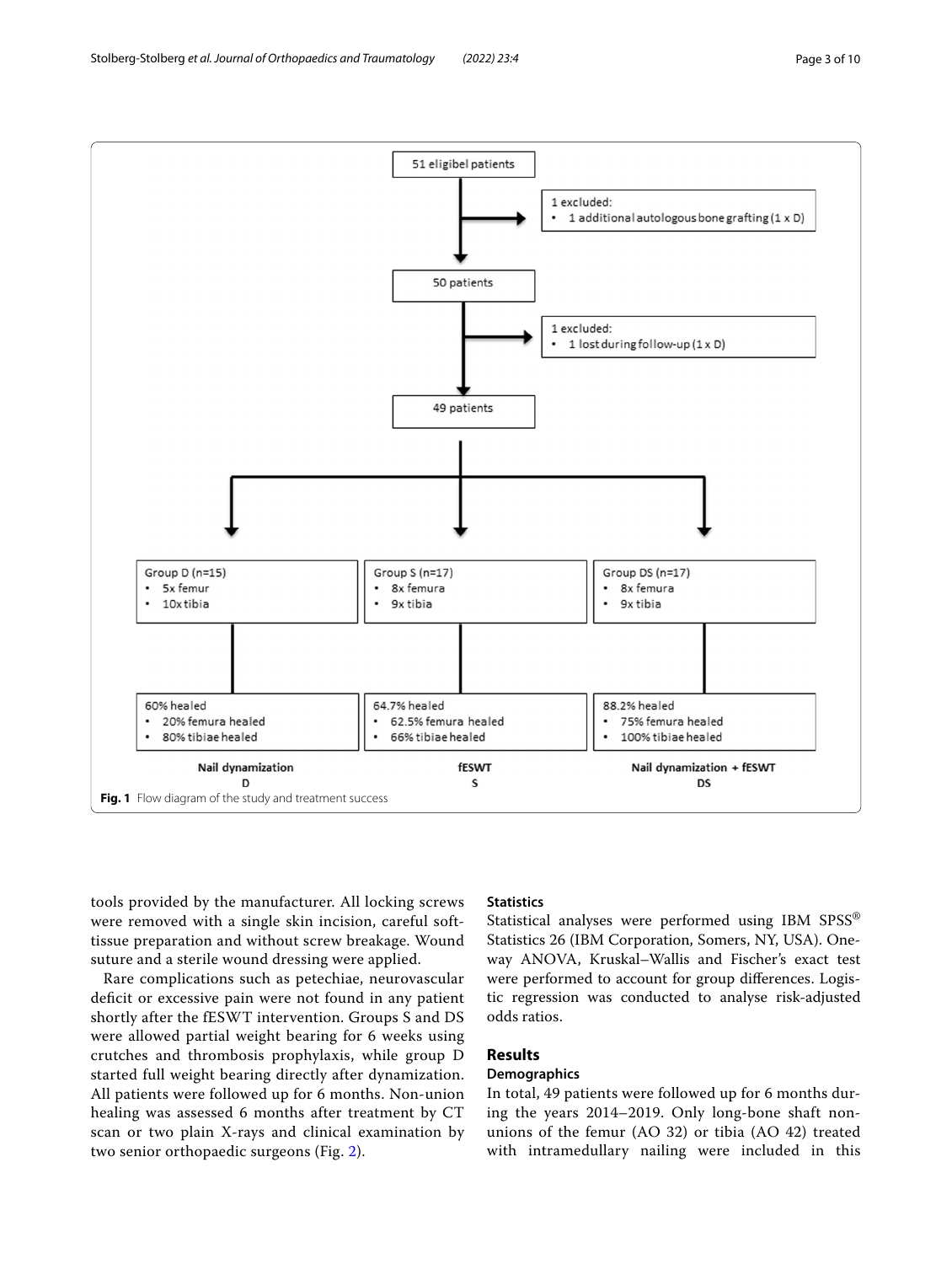<span id="page-3-0"></span>

| $\ddot{\phantom{a}}$<br>j<br>ו<br>ו                                                                            |
|----------------------------------------------------------------------------------------------------------------|
| ١<br>I<br>J<br>J<br>۱<br>J                                                                                     |
| J<br>١<br>Ï<br>J                                                                                               |
| j<br>l<br>J<br>Ì<br>֧֧֧֧֧֧֧֧֧֧֧֧֧֦֧֧֧֧֧֧֧ׅ֧֧֧֧֚֚֚֚֚֚֚֚֚֚֚֚֚֚֚֚֚֚֚֚֚֚֝֓֡֓֓֝֬֝֬֓֓֓֓֓֓֓֓֓֜<br>J<br>י<br>המה היה ה |
| l<br>ļ<br>١<br>١                                                                                               |
|                                                                                                                |

| Table 1                                                                                                                                                                                                                                                                                                                                                                                                                                                                                 |             | Baseline characteristics of the treated patients |                                                                                                                                              |                   |                            |                      |                          |                                                |                                    |                                               |
|-----------------------------------------------------------------------------------------------------------------------------------------------------------------------------------------------------------------------------------------------------------------------------------------------------------------------------------------------------------------------------------------------------------------------------------------------------------------------------------------|-------------|--------------------------------------------------|----------------------------------------------------------------------------------------------------------------------------------------------|-------------------|----------------------------|----------------------|--------------------------|------------------------------------------------|------------------------------------|-----------------------------------------------|
|                                                                                                                                                                                                                                                                                                                                                                                                                                                                                         | Group       | Age in years                                     | Sex                                                                                                                                          | tation<br>Localiz | classification<br>Fracture | Soft-tissue damage   | Healed                   | Time between fracture<br>and treatment in days | surgery in days<br>Time since last | NUSS score                                    |
|                                                                                                                                                                                                                                                                                                                                                                                                                                                                                         | $\supseteq$ | $\overline{m}$                                   |                                                                                                                                              | Femur             | Ū<br>AO 32                 | Closed               | $\frac{1}{2}$            | 159                                            | 159                                | 22                                            |
| $U$ w 4                                                                                                                                                                                                                                                                                                                                                                                                                                                                                 |             | 26                                               |                                                                                                                                              | Femur             | AO 32 B3                   | II° Open             | $\frac{1}{2}$            | 550                                            | 357                                | 26                                            |
|                                                                                                                                                                                                                                                                                                                                                                                                                                                                                         |             |                                                  |                                                                                                                                              | Femur             | AO 32 B3                   | Closed               | $\frac{1}{2}$            | 550                                            | 550                                | $\overline{0}$                                |
|                                                                                                                                                                                                                                                                                                                                                                                                                                                                                         |             |                                                  |                                                                                                                                              | Tibia             | AO 42 A3                   | Closed               | Yes                      | 622                                            | 622                                | 22                                            |
| $\begin{array}{ccccccccccccccccc} \multicolumn{4}{c}{} & \multicolumn{4}{c}{} & \multicolumn{4}{c}{} & \multicolumn{4}{c}{} & \multicolumn{4}{c}{} & \multicolumn{4}{c}{} & \multicolumn{4}{c}{} & \multicolumn{4}{c}{} & \multicolumn{4}{c}{} & \multicolumn{4}{c}{} & \multicolumn{4}{c}{} & \multicolumn{4}{c}{} & \multicolumn{4}{c}{} & \multicolumn{4}{c}{} & \multicolumn{4}{c}{} & \multicolumn{4}{c}{} & \multicolumn{4}{c}{} & \multicolumn{4}{c}{} & \multicolumn{4}{c}{} &$ |             | 838839                                           |                                                                                                                                              | Tibia             | AO 42 B2                   | III° Open            | $\frac{1}{2}$            | 127                                            | $\frac{5}{11}$                     | $\frac{4}{6}$                                 |
|                                                                                                                                                                                                                                                                                                                                                                                                                                                                                         |             |                                                  |                                                                                                                                              | Tibia             | AO 42 A1                   | Closed               | yes                      | 488                                            | 488                                | 36                                            |
|                                                                                                                                                                                                                                                                                                                                                                                                                                                                                         |             |                                                  |                                                                                                                                              | Tibia             | AO 42 B1                   | Closed               | Yes                      | 127                                            | 115                                | 24                                            |
|                                                                                                                                                                                                                                                                                                                                                                                                                                                                                         |             |                                                  |                                                                                                                                              | Femur             | AO 32B1                    | Closed               | $\frac{1}{2}$            | 235                                            | 235                                | $\frac{8}{1}$                                 |
|                                                                                                                                                                                                                                                                                                                                                                                                                                                                                         |             | 27                                               | $\Sigma$ $\Sigma$ $\Sigma$ $\Sigma$ $\Sigma$ $\mathbb{L}$ $\Sigma$ $\mathbb{L}$ $\Sigma$ $\Sigma$                                            | Tibia             | AO 42 C1                   | Closed               | Yes                      | 429                                            | 429                                | S                                             |
| $\Xi$                                                                                                                                                                                                                                                                                                                                                                                                                                                                                   |             | 50                                               |                                                                                                                                              | Tibia             | AO 42 C2                   | Closed               | $\stackrel{\circ}{\geq}$ | 156                                            | 153                                | $\equiv$                                      |
|                                                                                                                                                                                                                                                                                                                                                                                                                                                                                         |             | $\frac{4}{3}$                                    | - ∑                                                                                                                                          | Femur             | AO 32 A3                   | Closed               | Yes                      | 473                                            | 473                                | Ō                                             |
| $\approx$                                                                                                                                                                                                                                                                                                                                                                                                                                                                               |             | 58                                               | ≅                                                                                                                                            | Tibia             | AO 42 A3                   | Il <sup>º</sup> Open | Yes                      | 86                                             | 86                                 | $\mathord{\hspace{1pt}\text{--}\hspace{1pt}}$ |
| $\Xi$                                                                                                                                                                                                                                                                                                                                                                                                                                                                                   |             | $\overline{2}1$                                  |                                                                                                                                              | Tibia             | AO 42 A3                   | Closed               | Yes                      | 56                                             | 56                                 | $\scriptstyle\simeq$                          |
| $\overline{4}$                                                                                                                                                                                                                                                                                                                                                                                                                                                                          |             | $\overset{\infty}{=}$                            |                                                                                                                                              | Tibia             | AO 42 A3                   | Closed               | Yes                      | 137                                            | 137                                | $\supseteq$                                   |
| $\overline{5}$                                                                                                                                                                                                                                                                                                                                                                                                                                                                          |             | $\overline{z}$                                   |                                                                                                                                              | Tibia             | AO 42 C1                   | I° Open              | Yes                      | 138                                            | 138                                | $\frac{8}{1}$                                 |
| $\frac{6}{1}$                                                                                                                                                                                                                                                                                                                                                                                                                                                                           |             | $\ddot{+}$                                       |                                                                                                                                              | Tibia             | AO 42 A3                   | III° Open            | Yes                      | 293                                            | 287                                | 50                                            |
| $\overline{a}$                                                                                                                                                                                                                                                                                                                                                                                                                                                                          |             | $\ddot{t}$                                       |                                                                                                                                              | Tibia             | AO 42 A3                   | III° Open            | Yes                      | 293                                            | 287                                | 50                                            |
| $\frac{8}{10}$                                                                                                                                                                                                                                                                                                                                                                                                                                                                          |             | $\frac{2}{3}$                                    |                                                                                                                                              | Tibia             | AO 42 C3                   | III° Open            | $\stackrel{\circ}{\geq}$ | 297                                            | 302                                | $\overline{4}$                                |
| $\overline{0}$                                                                                                                                                                                                                                                                                                                                                                                                                                                                          |             | 52                                               |                                                                                                                                              | Tibia             | AO 42 A1                   | Closed               | Yes                      | 287                                            | 287                                | $\Theta$                                      |
|                                                                                                                                                                                                                                                                                                                                                                                                                                                                                         |             | 28                                               |                                                                                                                                              | Femur             | AO 32 A3                   | Closed               | Yes                      | 483                                            | 483                                | 50                                            |
| $20$ $71$                                                                                                                                                                                                                                                                                                                                                                                                                                                                               |             | 28                                               |                                                                                                                                              | Femur             | AO 32 A3                   | Closed               | $\frac{1}{2}$            | 483                                            | 483                                | 30                                            |
|                                                                                                                                                                                                                                                                                                                                                                                                                                                                                         |             | $\frac{\infty}{2}$                               | $\Sigma$ $\Sigma$ $\Sigma$ $\bot$ $\bot$ $\Sigma$ $\Sigma$ $\bot$ $\bot$ $\bot$ $\Sigma$ $\Sigma$ $\Sigma$ $\Sigma$ $\bot$ $\Sigma$ $\Sigma$ | Femur             | AO 32 A3                   | Closed               | Yes                      | 666                                            | 666                                | $22\,$                                        |
|                                                                                                                                                                                                                                                                                                                                                                                                                                                                                         |             | $\mathcal{S}$                                    |                                                                                                                                              | Tibia             | AO 42 A1                   | Closed               | Yes                      | 383                                            | 275                                | $\sqrt{30}$                                   |
| 23456782                                                                                                                                                                                                                                                                                                                                                                                                                                                                                |             | 65                                               |                                                                                                                                              | Femur             | AO 32 B3                   | Closed               | $\frac{1}{2}$            | 169                                            | 160                                | $\overline{\mathcal{Z}}$                      |
|                                                                                                                                                                                                                                                                                                                                                                                                                                                                                         |             | 23                                               |                                                                                                                                              | Tibia             | $_{\rm B3}$<br>AO 42       | II° Open             | $\frac{1}{2}$            | 195                                            | $\overline{9}$                     | 24                                            |
|                                                                                                                                                                                                                                                                                                                                                                                                                                                                                         |             | S                                                |                                                                                                                                              | Tibia             | $\overline{\cup}$<br>AO 42 | Closed               | Yes                      | 142                                            | 142                                | $\frac{5}{4}$                                 |
|                                                                                                                                                                                                                                                                                                                                                                                                                                                                                         |             | 55                                               |                                                                                                                                              | Femur             | $\approx$<br>AO 32         | Closed               | Yes                      | 569                                            | 326                                | 36                                            |
|                                                                                                                                                                                                                                                                                                                                                                                                                                                                                         |             | 45                                               |                                                                                                                                              | Tibia             | 63<br>AO 42                | Closed               | $\frac{1}{2}$            | 821                                            | 623                                | 36                                            |
| 29                                                                                                                                                                                                                                                                                                                                                                                                                                                                                      |             | 57                                               |                                                                                                                                              | Tibia             | $\mathcal{C}$<br>AO 42     | I <sup>o</sup> Open  | yes                      | 376                                            | 365                                | 38                                            |
| 307/32                                                                                                                                                                                                                                                                                                                                                                                                                                                                                  |             | 52                                               | - ∑                                                                                                                                          | Femur             | AO 32 A3                   | II° Open             | $\geq$                   | 557                                            | 496                                | 28                                            |
|                                                                                                                                                                                                                                                                                                                                                                                                                                                                                         |             | 26                                               | $\Sigma$ $\mu$ $\mu$                                                                                                                         | Femur             | $_{\rm B}$<br>AO 32        | Closed               | Yes                      | 572                                            | 370                                | 38                                            |
|                                                                                                                                                                                                                                                                                                                                                                                                                                                                                         |             | $\overline{4}$                                   |                                                                                                                                              | Femur             | AO 32 B3                   | Closed               | Yes                      | 341                                            | 224                                | $28$                                          |
| 33                                                                                                                                                                                                                                                                                                                                                                                                                                                                                      | S           | 39                                               |                                                                                                                                              | Femur             | AO 32 A3                   | Closed               | Yes                      | 128                                            | 128                                | 22                                            |
| 34<br>35                                                                                                                                                                                                                                                                                                                                                                                                                                                                                | S S         | 5                                                | ΣΣ                                                                                                                                           | Tibia             | B <sup>3</sup><br>AO 42    | III° Open            | Yes                      | 232                                            | 232                                | $\ddot{4}$                                    |
|                                                                                                                                                                                                                                                                                                                                                                                                                                                                                         |             |                                                  |                                                                                                                                              | Femur             | AO 32 A1                   | Closed               | yes                      | 426                                            | 426                                | $\approx$                                     |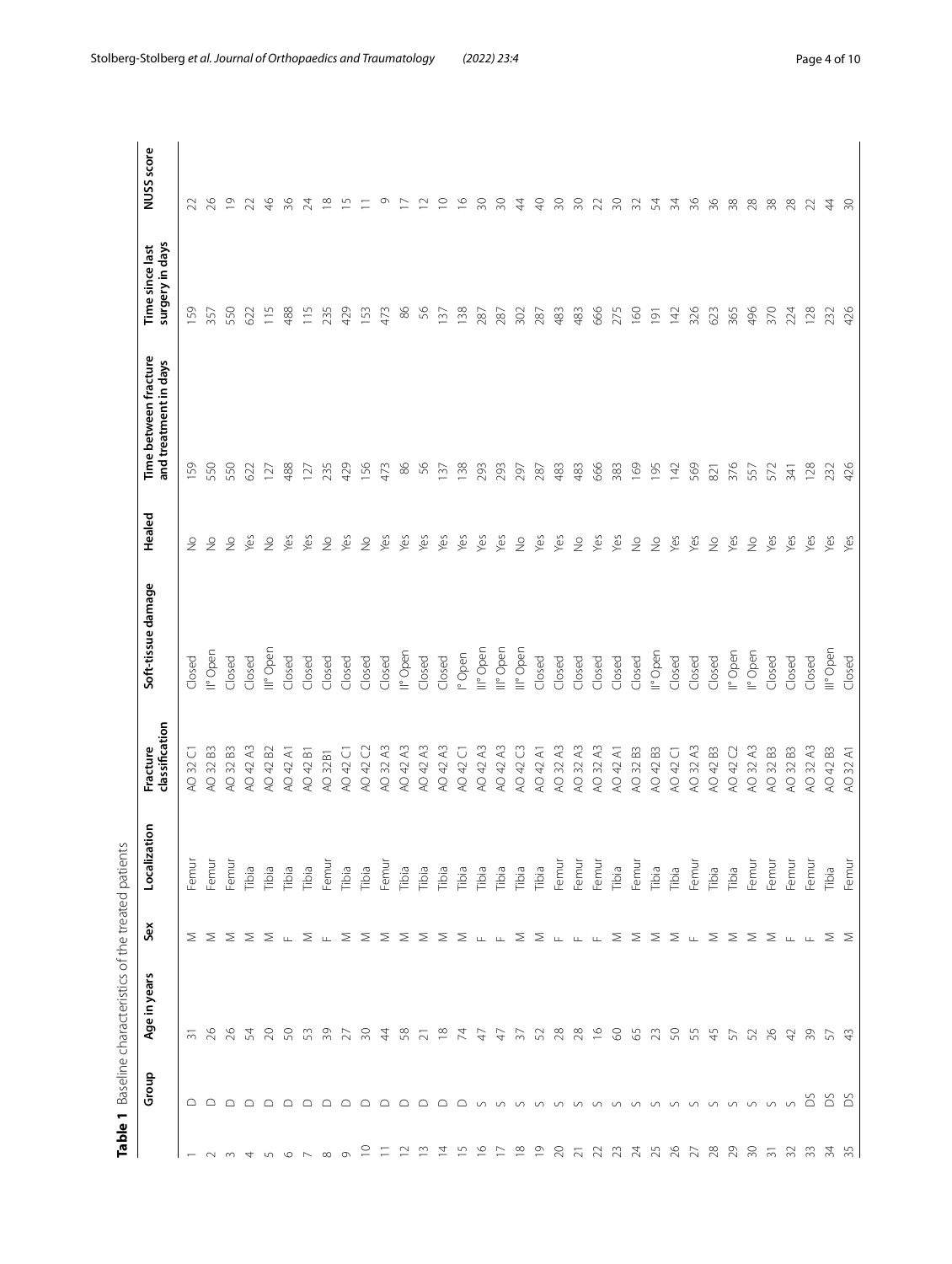|    | Table 1 (continued) |               |       |                                                                                                                                                                                    |                            |                      |               |                                                |                                    |                |
|----|---------------------|---------------|-------|------------------------------------------------------------------------------------------------------------------------------------------------------------------------------------|----------------------------|----------------------|---------------|------------------------------------------------|------------------------------------|----------------|
|    | Group               | Age in years  | Sex   | Localization                                                                                                                                                                       | classification<br>Fracture | Soft-tissue damage   | Healed        | Time between fracture<br>and treatment in days | surgery in days<br>Time since last | NUSS score     |
| 36 | S                   | 28            | Σ     | Tibia                                                                                                                                                                              | AO 42 A3                   | Closed               | Yes           | 289                                            | 239                                | 24             |
|    | 8888888888          |               |       | Tibia<br>Femur                                                                                                                                                                     | AO 42 A1                   | Closed               | Yes           | 382                                            | 259                                | 26             |
| ≋  |                     | 20            |       |                                                                                                                                                                                    | AO 32 C3                   | Closed               | $\frac{1}{2}$ | 358                                            | 358                                | 28             |
| 39 |                     | $\frac{1}{2}$ | Σ     | Tibia                                                                                                                                                                              | AO 42 A2                   | Closed               | yes           | 173                                            | IŽ                                 |                |
|    |                     | $65$          | Σ     | Femur                                                                                                                                                                              | AO 32 B3                   | Closed               | yes           | 383                                            | 383                                | ₹              |
|    |                     | 25            | Σ     | Femur                                                                                                                                                                              | AO 32 B3                   | II° Open             | $\frac{1}{2}$ | 184                                            | 182                                | $\frac{8}{3}$  |
|    |                     | 50            | Σ     |                                                                                                                                                                                    | AO 42 C3                   | II° Open             | Yes           | 264                                            | 264                                | ₹              |
|    |                     | 52            | ≅     | $\begin{array}{c}\n\overline{15} & \overline{15} & \overline{18} \\ \overline{11} & \overline{15} & \overline{18} \\ \overline{11} & \overline{11} & \overline{11} \\ \end{array}$ | AO 42 A2                   | II° Open             | Yes           | $\frac{46}{5}$                                 | 126                                |                |
|    |                     | $^{28}$       | ≅     |                                                                                                                                                                                    | AO 42 C3                   | Closed               | Yes           | 150                                            | <b>SO</b>                          |                |
|    |                     |               | Σ     | Femur                                                                                                                                                                              | AO 32 B3                   | Il <sup>º</sup> Open | Yes           | $\overline{141}$                               | 135                                | 34             |
|    |                     | $\frac{1}{2}$ | Σ     | Femur                                                                                                                                                                              | AO 32 A3                   | Closed               | Yes           | 217                                            | 26                                 | 34             |
|    |                     | $\frac{1}{4}$ | $\pm$ | Tibia<br>Femur                                                                                                                                                                     | AO 42 A3                   | III° Open            | Yes           | 335                                            | 178                                | $\overline{4}$ |
|    | DS                  |               | Σ     |                                                                                                                                                                                    | AO 32 A3                   | Closed               | Yes           | 325                                            | 325                                | ∞              |
| 49 | SC                  |               |       | Tibia                                                                                                                                                                              | AO 42 C2                   | Closed               | yes           | $\frac{60}{50}$                                | $\frac{8}{6}$                      | 20             |
|    |                     |               |       |                                                                                                                                                                                    |                            |                      |               |                                                |                                    |                |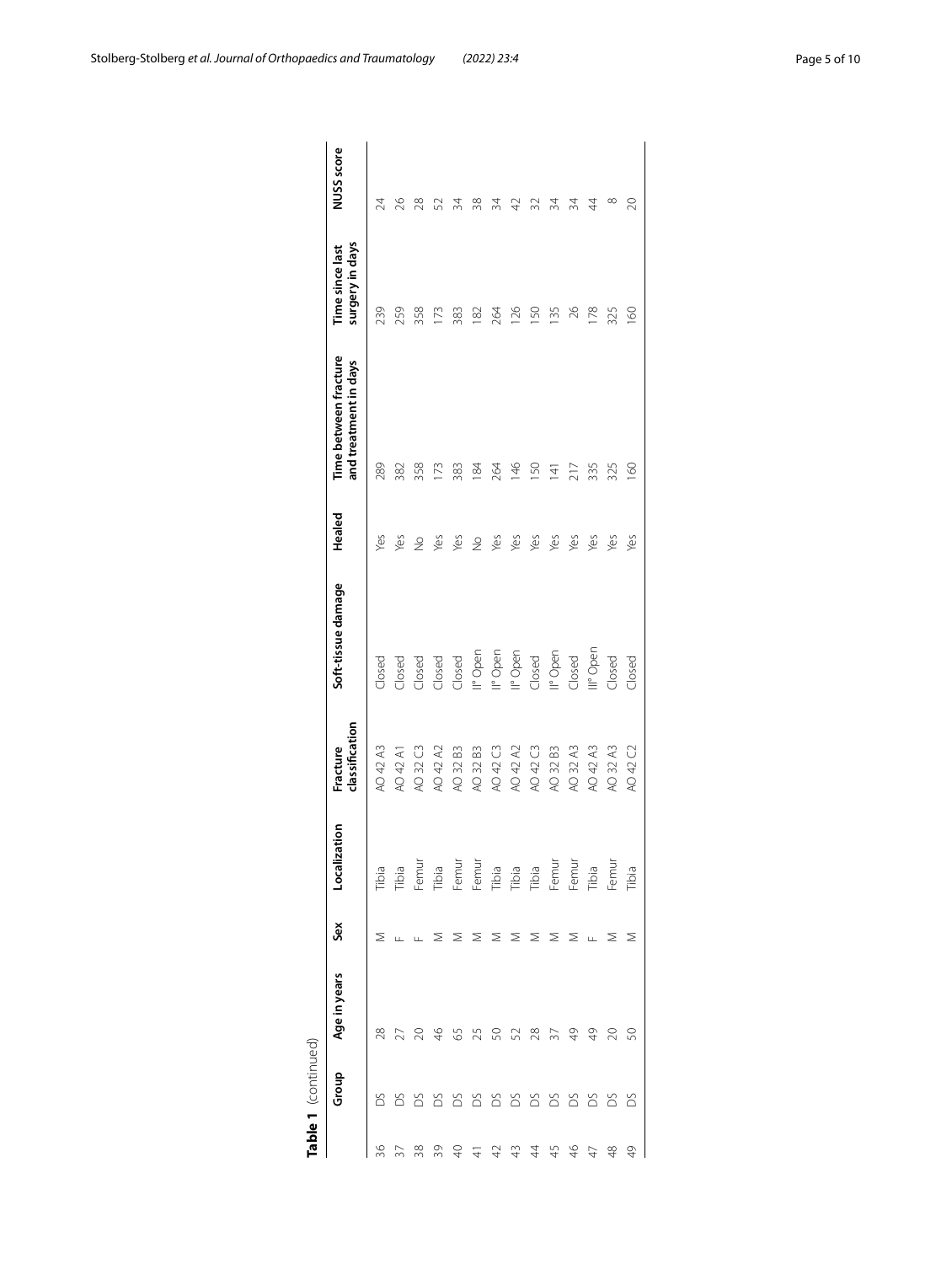

<span id="page-5-0"></span>

study. Fractures and soft-tissue injuries were classifed according to the AO–Mueller and Gustilo–Anderson classifcations (Table [1](#page-3-0)) [\[23](#page-9-10)]. Altogether, group D consisted of 15 patients ( $5 \times$  femur,  $10 \times$  tibia), group S consisted of 17 patients ( $8 \times$  femur,  $9 \times$  tibia) and group DS consisted of 17 patients ( $8 \times$  femur,  $9 \times$  tibia). The arithmetic mean ages of the 13 female and 36 male patients were 41.6 ( $\pm$  13.1) and 40.6 ( $\pm$  14.65) years, respectively. There was no difference in age or sex between groups  $(p > 0.05)$ . The time interval between primary injury and non-union treatment using dynamization and/or fESWT was 289  $(\pm 202)$  days for group D, 407 ( $\pm$  186.4) days for group S and 252.5 ( $\pm$  100) days for group DS, with no signifcant diferences between groups (Table [1\)](#page-3-0). There was an average time of  $275$  $(\pm 191)$  days, 351  $(\pm 153)$  days and 220  $(\pm 106)$  days for groups D, S and DS, respectively, between the last surgery and non-union treatment. Group S was treated significantly earlier than group DS ( $p = 0.045$ ). Patients in group D had a signifcantly lower NUSS score of 19.5 ( $\pm$  11) than those in groups S and DS: 34 ( $\pm$  7.4) and 37.9 ( $\pm$  10.3), respectively ( $p < 0.006$ ). Group D had an average non-union gap of 2.2 ( $\pm$  0.42) mm, that for group S was 2.9  $(\pm 1.1)$  mm and that for group DS was 2.8  $(\pm 0.72)$  mm, with the non-union gap in group D being signifcantly smaller than that in group DS ( $p=0.029$ ). There were no significant differences regarding smoking, soft-tissue damage or type of nonunion between groups.

#### **Primary outcome measures**

Non-union healing was assessed 6 months after intervention, and signifcant diferences between groups were observed  $(p=0.045)$ . Groups D, S and DS showed union rates of  $60\%$ ,  $64.7\%$  and  $88.2\%$ . There was no significant diference between groups D and S according to a riskadjusted comparison ( $p=0.65$ ). However, the union rate of group DS was signifcantly higher than that of group D (*p*=0.024) (Fig. [3\)](#page-6-0).

#### **Secondary outcome measures**

Taking all patients together, age (OR 1.131; 95% CI 1.009–1.268; *p*=0.034) and sex (OR 0.009; 95% CI 0.000–0.89;  $p=0.039$ ) had significant effects on nonunion healing, with older and female patients showing higher probabilities of bone union (Fig. [4\)](#page-6-1). Increasing NUSS score was linked to a decreasing chance of nonunion healing (OR 0.839; 95% CI 0.717-0.081; *p* = 0.028). Furthermore, smoking reduced the probability of bone union (OR 86.018; 95% CI 3.051–2425.038; *p*=0.009). Time interval between accident and intervention, time interval between last surgery and intervention, type of non-union (hypertrophic, atrophic) and soft-tissue damage (open, closed) had no efect on treatment success.

#### **Discussion**

The objective of this study was to investigate whether high-energy shock wave therapy in addition to nail dynamization improves bone healing after long-bone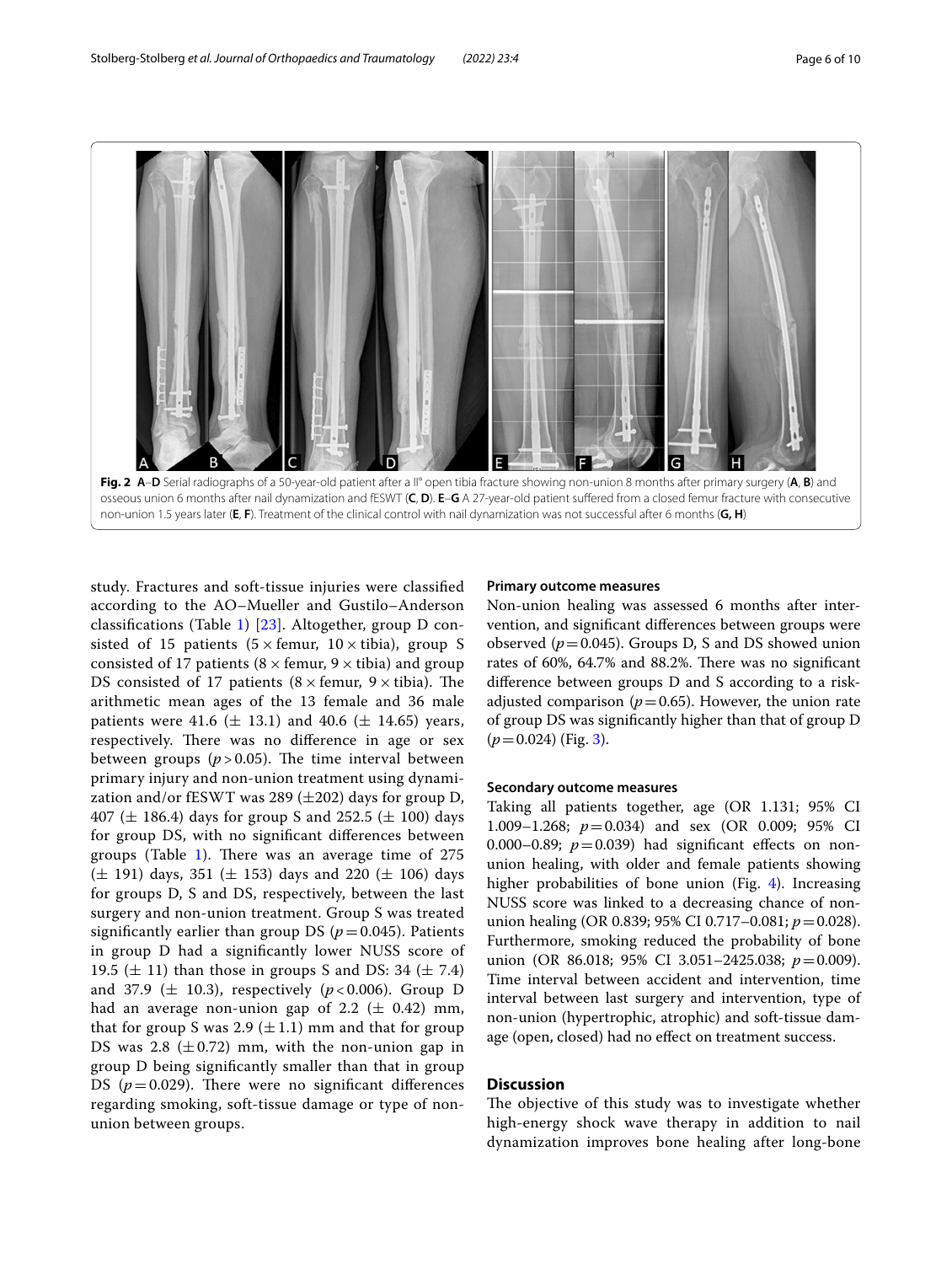100

90





<span id="page-6-0"></span>

<span id="page-6-1"></span>non-union. The diamond concept, a conceptual framework for non-union treatment, suggests that four factors—ososteogenic cells, mechanical stability, an osteoconductive matrix and osteoinductive mediators—are all essential for non-union healing. However, no study has investigated the combination of fESWT (for biological stimulation) with nail dynamization (to mechanically alter stability) to improve fracture healing [[5](#page-8-3), [24](#page-9-11)].

Originally, nail dynamization of long bones was performed 10–16 weeks after nail implantation to promote further callus modelling at the fracture site [[25](#page-9-12)[–27](#page-9-13)]. Recent literature, however, does not consider it mandatory, and even emphasizes harmful side efects such as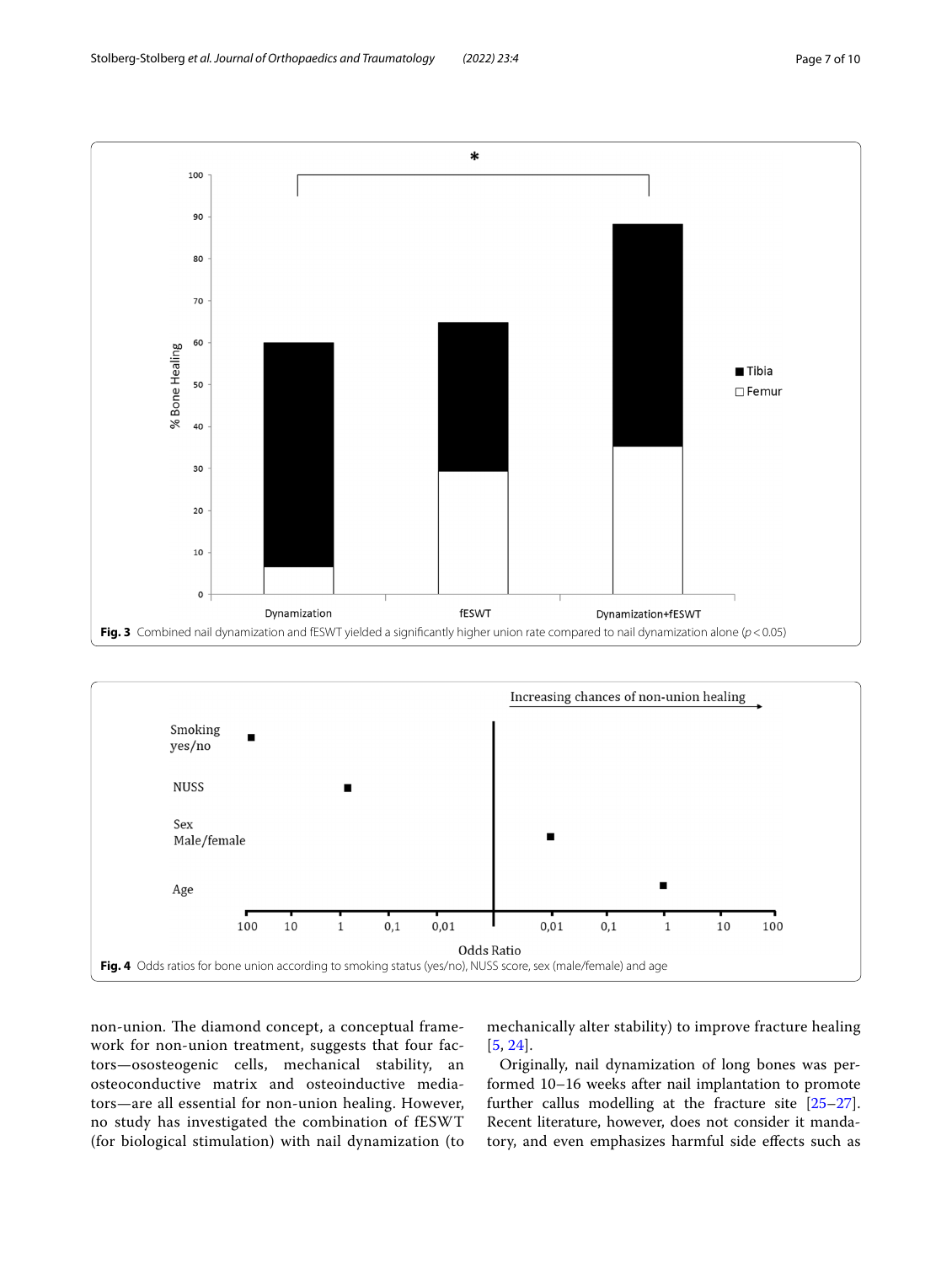limb shortening and prolonged treatment duration [\[10](#page-9-14), [11,](#page-9-15) [28](#page-9-16)]. Furthermore, in vivo data on sheep and dogs with comminuted tibia fractures or unstable osteotomies did not demonstrate a benefcial efect of dynamization during normal fracture healing [\[29](#page-9-17)[–31\]](#page-9-18). Subsequently, nail dynamization has become a specifc procedure for use in cases of non-union, although the literature shows great variation in union rates [\[6](#page-8-4), [32\]](#page-9-19). Vaughn et al. analysed 35 patients with dynamization of femoral and tibial non-unions. A 54% healing rate and a correlation between callus diameter at the time of dynamization and union rate was found [[14\]](#page-9-2). Litrenta et al. reported an 83% tibial union rate by nail dynamization after a median of 156 days, and emphasized that a fracture gap of>5 mm was a statistically negative factor for bone union [\[33](#page-9-20)]. The results of the present study show a union rate of 60% after dynamization only. In contrast to Vincenti et al., we did not observe a correlation between time from fracture until dynamization and union rate  $[13]$  $[13]$ . This emphasizes the need for combination treatment modalities such as nail dynamization and biophysical stimulation to further increase rates of non-union healing.

fESWT is a minimally invasive treatment option for delayed unions and non-unions [[34\]](#page-9-21). Constant osseous healing rates of between 60 and 80% are found in the literature  $[18, 35, 36]$  $[18, 35, 36]$  $[18, 35, 36]$  $[18, 35, 36]$  $[18, 35, 36]$ . The 65% union rate observed in the present study after 6 months of follow-up is lower than that reported in an earlier publication from our group [ $18$ ]. This might be explained by the exclusive selection of patients with intramedullary nail stabilization at the femur and tibia only in the present work, as tibia and femur fractures have been reported to have impaired outcomes compared to other bones. This is consistent with fndings by Stojadinovic et al., who analysed 349 cases of delayed fracture healing and non-unions to develop a prognostic naïve Bayesian classifer model and identifed the femur as well as intramedullary stabilization as negative healing predictors [[37](#page-9-24)]. Furthermore, most previous studies did not analyse the NUSS score, which might also explain diferences in union rate due to the nature of the specifc non-union.

Regarding non-union treatment, only two studies have analyzed the efect of the combined application of treatment modalities. Cebriàn et al. included 57 cases of tibial non-union that were all treated surgically. In 22 of the cases, pulsed electromagmetic feld (PMEF) therapy was also applied without achieving signifcantly increased healing rates [[38](#page-9-25)]. Zhai et al. reported that signifcantly higher union rates of long-bone non-unions were obtained when applying autologous mesenchymal stem cells additionally to fESWT [\[39](#page-9-26)]. To the best knowledge of the authors, the present study describes the combination of fESWT, a biophysical procedure, with nail dynamization for the frst time. Similar to PMEF, fESWT is a fast, inexpensive and low-risk procedure that can be easily performed during nail dynamization. The present study shows that bone union increased from 60% with dynamization alone to  $88\%$  with dynamization + fESWT. This result is made even more important by the fact that the DS group showed a signifcantly higher NUSS score than the D group. This shows that the combination of dynamization and fESWT signifcantly improves bone healing, even for more severe non-unions. The increased union rate after combined dynamization and fESWT could help to reduce treatment costs because of the reduced need for subsequent treatments and earlier social and occupational re-integration. This should more than compensate for the additional costs of fESWT during nail dynamization.

Female gender was correlated with an increased probability of bone union. Although there is no evidence in the literature that sex afects non-union healing, male patients tend to undertake higher-risk activities that can lead to high-energy fractures  $[40, 41]$  $[40, 41]$  $[40, 41]$ . This is consistent with the present study, in which 34% of the fractures in male patients and 23% of those in female patients were open. Interestingly, older patients had a higher probability of non-union healing. While the infuence of age on bone healing is a controversial subject in the literature, most authors state that age may be a surrogate for the prevalence of other risk factors, such as fracture location, soft-tissue damage, secondary diseases such as diabetes, and the use of NSAIDs  $[40, 41]$  $[40, 41]$  $[40, 41]$  $[40, 41]$ . The NUSS score provides a tool for comparing a heterogeneous group of patients with osseous non-unions  $[16, 42]$  $[16, 42]$  $[16, 42]$ . It is recommended that patients with a high NUSS score (26–50 points) should be considered for more specialized treatment, including biological stimulation with fESWT or PMEF. With their average NUSS score of 29.2 ( $\pm$  10.9), the patients in the present study meet the recommended inclusion criteria [\[43](#page-9-30)]. Additionally, patients with higher NUSS scores showed a decreased chance of bone union, which is consistent with the literature. As expected, smoking reduced the chance of non-union healing  $[44]$  $[44]$  $[44]$ .

The follow-up treatment after fESWT is a controversial topic in the literature  $[45]$  $[45]$ . Most authors, such as those of the current study, recommend reduced weight bearing after fESWT in order to promote local biological processes such as angiogenesis and the release of inflammatory cytokines  $[46-48]$  $[46-48]$  $[46-48]$ . All patients in groups S and DS in the present study were therefore advised to adopt partial (20 kg) weight bearing on crutches for 6 weeks. Patients in group D were allowed full weight bearing in accordance with current recommendations for early or late dynamization of femoral or tibial shaft fractures. Axial compression due to full weight bearing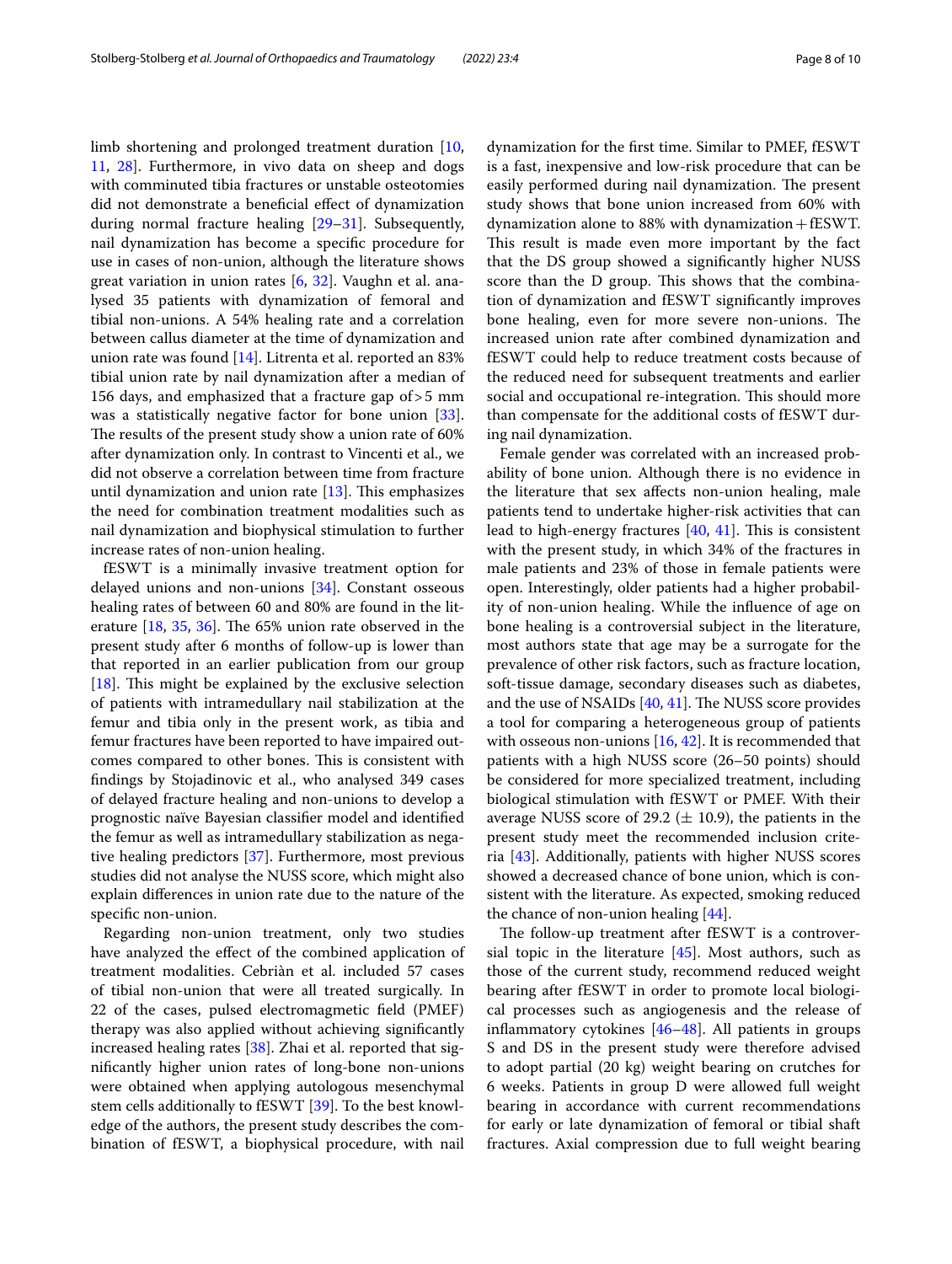after dynamization has been recognized to improve fracture healing  $[49, 50]$  $[49, 50]$  $[49, 50]$ . According to those studies, we would expect improved fracture healing in the D group (full weight bearing) compared to the S and DS groups (20 kg weight bearing). Therefore, we have to conclude that either (i) current concepts of full weight bearing after dynamization are not accurate or (ii) the additional fESWT more than compensated for the efects of partial weight bearing, leading to a signifcantly higher union rate in the DS group. Further studies are needed to analyze the infuence of weight bearing on a fracture after dynamization alone.

This retrospective study provides the first evidence of treatment success using the combination therapy of nail dynamization and fESWT. However, the study is limited by the number of patients (49), its non-randomized patient selection and its non-blinded and retrospective design. The NUSS score of group D was significantly lower than those of groups S and DS. Similarly, group D had a signifcantly smaller non-union gap compared to group DS. However, despite the lower NUSS score and smaller non-union gap in group D, the combination of nail dynamization and fESWT (group DS) resulted in a significantly higher union rate. Wide confidence intervals regarding the smoking status were observed, but there was still a statistically signifcant diference, with poorer outcomes for smokers. Strengths of the present study comprise the homogeneous cohort of patients with diaphyseal fractures of the femur and tibia only, the exclusion of infected non-unions, and correct implant positioning. All patients received the same primary operative treatment with intramedullary nailing.

In conclusion, the present study shows that implementation of fESWT additionally to nail dynamization significantly improves fracture healing in long-bone diaphyseal non-unions. The procedure is minimally invasive and can be performed as an outpatient procedure with excellent union rates if indicated and performed correctly. In comparison to the current gold standard of non-union treatment, which includes non-union resection, bone grafting and re-osteosynthesis, we present a cost-efective, lowrisk alternative treatment option. However, to confrm our results, future randomized prospective and blinded studies are necessary to create a higher degree of clinical evidence.

#### **Abbreviations**

fESWT: Focused high-energy extracorporal shock wave therapy; NUSS: Non-Union Scoring System; Group D: Group treated with nail dynamization; Group S: Group treated with fESWT; Group DS: Group treated with nail dynamization in addition to fESWT; PMEF: Pulsed electromagmetic felds.

#### **Acknowledgements**

We acknowledge support from the Open Access Publication Fund of the University of Muenster.

#### **Authors' contributions**

Conception and study design: JE, JS-S, PG, MR. Drafting of article: JS-S, JE, MR. Critical review of the article: all authors. Provision of study materials: MR, ML, TF, SR, JS-S, JE, PG. Data acquisition and analysis: JE, SR, JS-S, TF, ML, PG. All authors have read and approved the fnal manuscript.

#### **Funding**

There was no funding for this study.

#### **Availability of data and materials**

The datasets used and analysed during the current study are available from the corresponding author on reasonable request.

#### **Declarations**

#### **Ethics approval and consent to participate**

This study was authorized by the local ethics committee (the ethics committee of the Medical Association of Westfalen-Lippe, no: 2016-160-f-S).

#### **Consent of publication**

Not applicable. Due to the retrospective study design, the need for written consent to participate in the study was waived by the ethics committee. However, for the treatment itself, written consent was obtained from each patient.

#### **Competing interests**

The authors declare that they have no competing interests.

#### **Author details**

<sup>1</sup> Department of Trauma, Hand and Reconstructive Surgery, University Hospital Muenster, Albert-Schweitzer-Campus 1, Building W1, 48149 Muenster, Germany. <sup>2</sup> Department of Trauma and Reconstructive Surgery, Vivantes Hospital Friedrichshain, Landsberger Allee 49, 10249 Berlin, Germany.

#### Received: 9 March 2021 Accepted: 26 September 2021 Published online: 08 January 2022

#### **References**

- <span id="page-8-0"></span>1. Einhorn TA, Gerstenfeld LC (2015) Fracture healing: mechanisms and interventions. Nat Rev Rheumatol 11:45–54. [https://doi.org/10.1038/](https://doi.org/10.1038/nrrheum.2014.164) [nrrheum.2014.164](https://doi.org/10.1038/nrrheum.2014.164)
- <span id="page-8-1"></span>2. Ekegren CL, Edwards ER, de Steiger R, Gabbe BJ (2018) Incidence, costs and predictors of non-union, delayed union and mal-union following long bone fracture. Int J Environ Res Public Health 15:2845. [https://doi.](https://doi.org/10.3390/ijerph15122845) [org/10.3390/ijerph15122845](https://doi.org/10.3390/ijerph15122845)
- 3. Mills LA, Aitken SA, Simpson AHRW (2017) The risk of non-union per fracture: current myths and revised fgures from a population of over 4 million adults. Acta Orthop 88:434–439. [https://doi.org/10.1080/17453](https://doi.org/10.1080/17453674.2017.1321351) [674.2017.1321351](https://doi.org/10.1080/17453674.2017.1321351)
- <span id="page-8-2"></span>Zimmermann G, Wagner C, Schmeckenbecher K et al (2009) Treatment of tibial shaft non-unions: bone morphogenetic proteins versus autologous bone graft. Injury 40(Suppl 3):S50–S53. [https://doi.org/10.1016/S0020-](https://doi.org/10.1016/S0020-1383(09)70012-9) [1383\(09\)70012-9](https://doi.org/10.1016/S0020-1383(09)70012-9)
- <span id="page-8-3"></span>5. Andrzejowski P, Giannoudis PV (2019) The "diamond concept" for long bone non-union management. J Orthop Traumatol 20:1–13. [https://doi.](https://doi.org/10.1186/s10195-019-0528-0) [org/10.1186/s10195-019-0528-0](https://doi.org/10.1186/s10195-019-0528-0)
- <span id="page-8-4"></span>6. Vaughn JE, Shah RV, Samman T et al (2018) Systematic review of dynamization vs exchange nailing for delayed/non-union femoral fractures. World J Orthop 9:92–99.<https://doi.org/10.5312/wjo.v9.i7.92>
- <span id="page-8-5"></span>Huang K-C, Tong K-M, Lin Y-M et al (2012) Evaluation of methods and timing in nail dynamisation for treating delayed healing femoral shaft fractures. Injury 43:1747–1752. [https://doi.org/10.1016/j.injury.2012.06.](https://doi.org/10.1016/j.injury.2012.06.024) [024](https://doi.org/10.1016/j.injury.2012.06.024)
- 8. Papakostidis C, Psyllakis I, Vardakas D et al (2011) Femoral-shaft fractures and nonunions treated with intramedullary nails: the role of